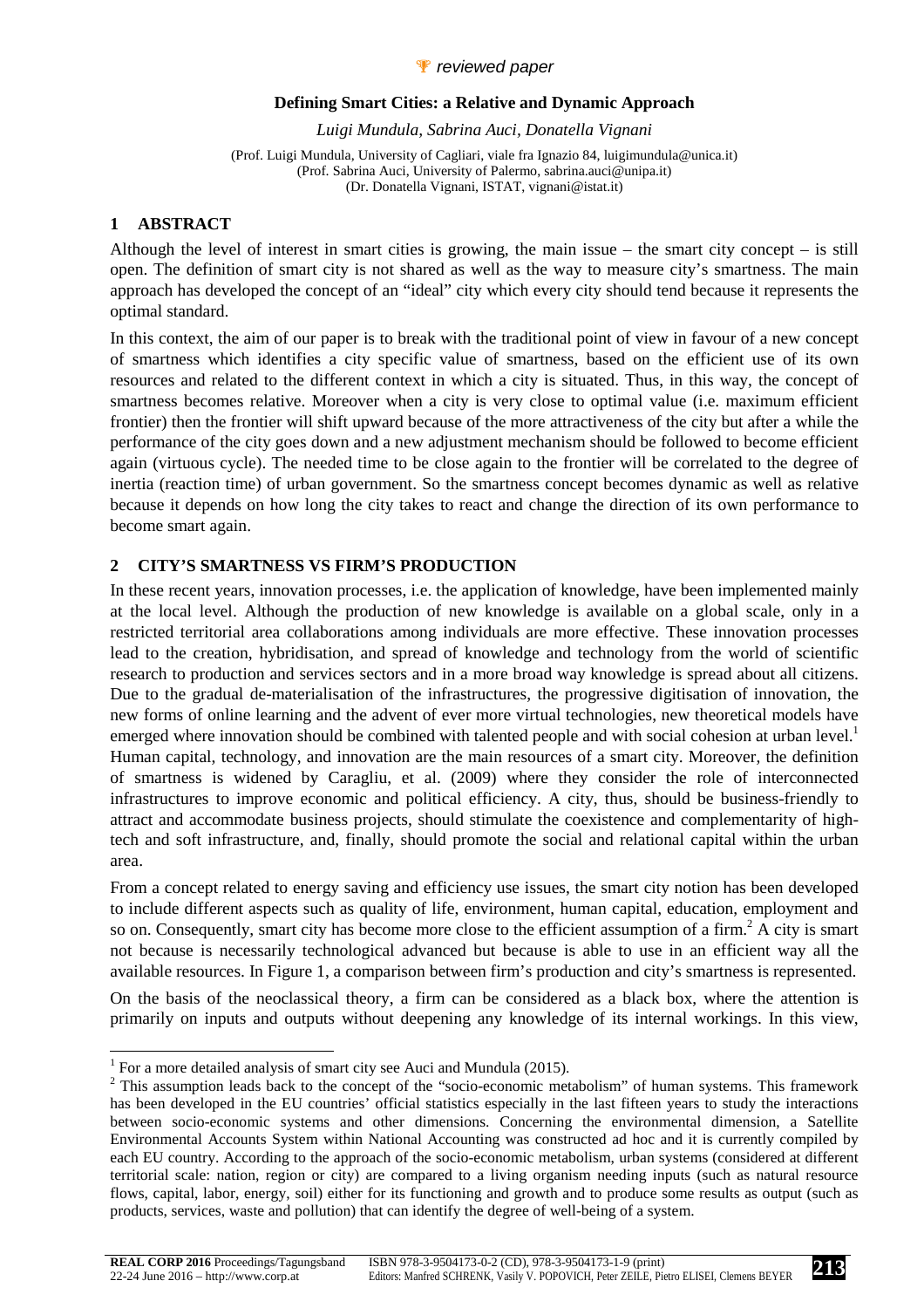resources or inputs are selected with respect to the outputs that should be produced by a firm. The black box, even if is unknown, can be represented by a function where several inputs are combined to obtain the final goods or services. This analysis based on profit-maximizing assumption implies that firm's behavior is always efficient. Given market prices, a firm's owner chooses the optimal output to maximize its own profit.

Similarly, a city to be smart should use in an efficient way its own resources. These resources are necessary to obtain as "output" the optimal urban well-being for all citizens. In other words, city's resources are combined within the public governance to ameliorate the well-being at urban level. Following a well-beingmaximizing assumption, the city's mayor should behave in an efficient way reaching a fair and sustainable output for all citizens. Given market and no-market prices, a city chooses the optimal output such as an optimal well-being level to maximize its own smartness level.

If smartness means, as in Giffinger et al. (2007), a "combination of endowments and activities of selfdecisive, independent and aware citizens", then it comes straightforward the parallelism with a firm of the neoclassical theory. For this reason, the efficient combination of resources can be measured by a production function and the fair and sustainable output can be captured by a specific indicator such as UrBes or a measurement of happiness. The first indicator is preferred because is a wider concept which can capture different aspects of citizens' well-being.



Figure 1: A comparison between firm's production and city's smartness

# **3 URBAN PRODUCTION FUNCTION AND URBAN RESOURCES.**

Analysing urban efficiency is not a new debate. In fact, in the urban economy literature, urban efficiency is closely related to the so called "optimal city size". Urban size, considered as a target by government interested in efficiency of the urban system, can be reached when urban marginal costs are greater or equal to marginal benefits. This optimal point represents the way urban can contribute to national income (Alonso, 1971; Richardson, 1978). However, the optimal urban size is a threshold because before this maximum point net increasing returns to scale create positive externalities and the size of a city increases while beyond the maximum size negative externalities dominates and economies becomes diseconomies with net decreasing returns to scale. In this paradigm, the main hypothesis is that all cities have similar cost functions and production functions. The main result is that all cities search for a single urban size, optimizing costs, or incomes or net urban benefits. Actually, the common observation shows that city sizes are different and each city can reach a its own static or dynamic equilibrium.

Starting from the observation that cities perform different functions, are characterized by different specializations, and consequently operate with different resources, many criticisms arose against the theory of the optimal city size (Henderson, 1974, 1985, 1996). "We may expect the efficient range of city sizes to



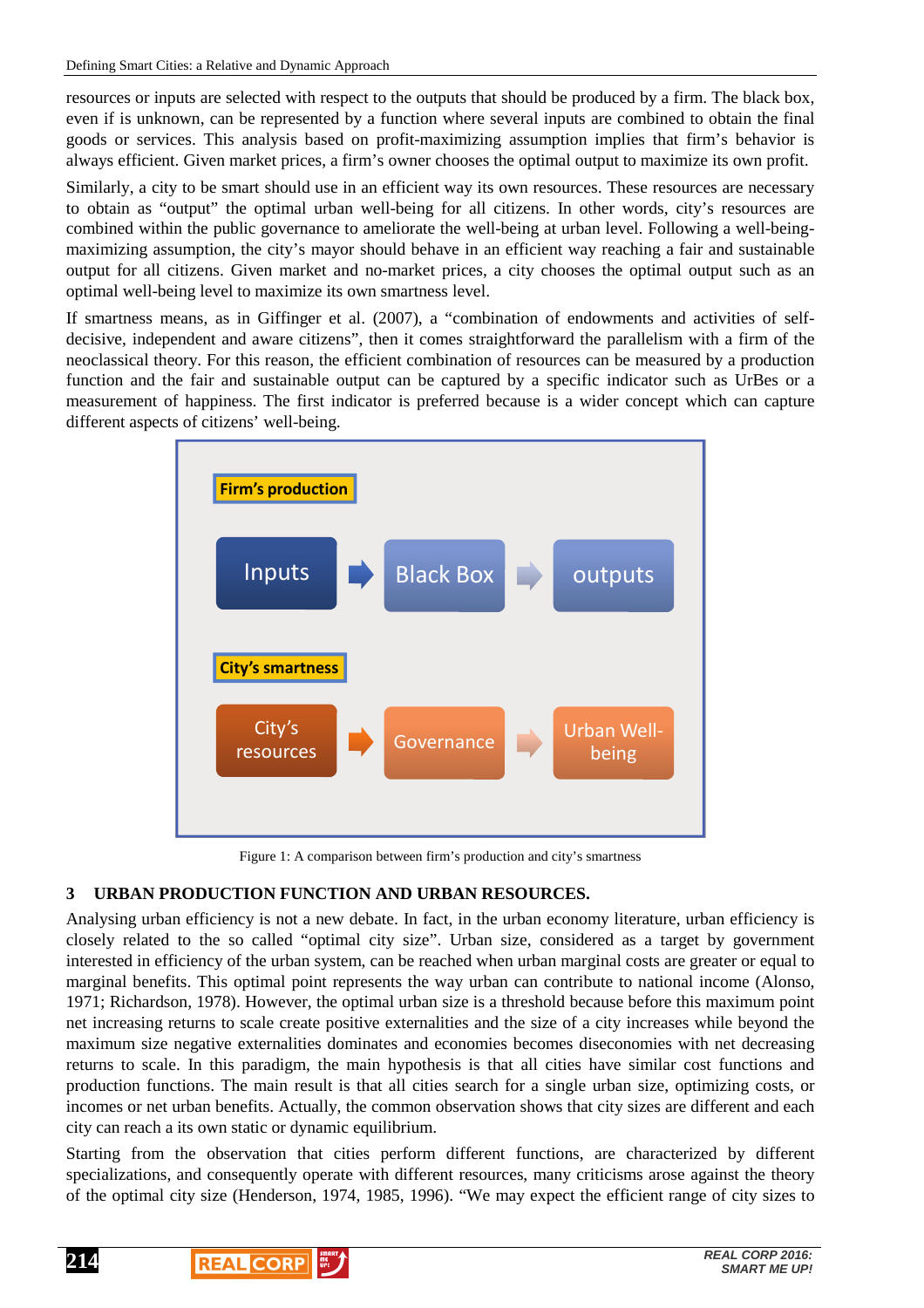vary, possibly dramatically, according to the functions and the structure of the cities in question" (Richardson 1972, pp. 30). Similarly to firms, for which should be impossible to obtain the same output or income even if they can be identical in terms of inputs used, two cities cannot have the same size o level of population even if they start from the same level of resources.

The optimal level of urban size, in fact, may change over time because of exogenous shocks, a different industrial composition and the ensuing growing income curve profile, and the introduction of new technologies, with the consequent falling transport prices (Partridge, 2010).

Finally, Bechmann and McPherson, (1970) propose a model – the so called central place model – as an alternative between only one optimal size and infinite sizes where higher rank cities are expected to have a wider size with respect to lower rank ones, while cities belonging to the same rank show the same size.

Summarizing with the word of Camagni et al., (2013), "cities are supposed to share the same, complex cost and production functions with heterogeneous, substitutable factors linked not just to economic functions but to other context conditions. Therefore each of them maintains its specificity and consequently its 'equilibrium' size, but comparability (and possibility of running cross-sectional analyses) is saved and also possibility of devising policy strategies for urban growth or containment" (Camagni et al., 2013, pag 4).

Thus, the problem becomes to find the production function. To do that, we can consider that as the existence of a firm is related to positive transaction costs (Coase, 1937), the existence of a city is the result of human needs and objects. These necessities are strictly associated to three main categories of individuals who live in a city and represent the city's resources. As usual they can be subdivided in: families (residential and not residential), firms, and public institutions. In Figure 2, we show how these three categories are related each others.

Within the first group, residential families and city users or no residential families are included. Residential families mean only families that permanently live in the city while with city users all the individuals that are interested in coming in the city such as tourists or commuters are considered. The first need of a residential family is inhabiting within the city, but for both residential families and city users, buying goods and services from firms is also a necessity. In return, residential families and commuters supply their labour force to firms. For an entrepreneur producing near the market is its first necessity. A firm supplies goods and services but also builds houses for residential families and finally gives in return capital and labour income to families.

The main role of public institutions is the production of the so-called "public goods". Because these goods are non-rivalrous and non-excludable in consumption, there is a free-rider problem, meaning that a rational person has no incentive to contribute to the provision of the public good because he/she always gains benefits. Public institutions are necessary to firms, families, and city users even because they satisfy the need for a welfare state and infrastructures such as road-network, hydro-network, electric-network and so on and so forth. Firms, families, and city users paying taxes obtain in return all the public goods necessary for their transactions.

These three categories of individuals represent the resources of a city. From an economic point of view, the needs and objects of residential and no-residential families can be considered as inputs of a city's production function. Through the governance of public institutions these inputs are combined in an efficient way to obtain an optimal level of well-being for all citizens.

In Table 1, needs, targets and individuals of a city have a correspondence with the three main inputs of a firm (land, capital and labour). From the entrepreneur point of view, human, physical and financial capital, labour and land are the necessary inputs to maximize his own profit. Similarly, even for cities capital, labour and land represent the three main inputs of a production function to maximize the well-being of citizens to become more smart. For a city, land means the extension of the area in which citizens live and work. But which is the extension to consider? Should be considered the administrative or the contiguity area of a city? For the empirical analysis the administrative area is the more appropriate but the contiguity area should be more correct from a theoretical point of view. The contiguity area in fact can capture the congestion effect related to the neighboring areas that are attracted by the main areas of the city. Moreover, as already pointed out, several authors (Alonso, 1971; Richardson, 1978), according to the optimal size city theory, underline the link between city's extension and city's efficiency. They find that at the beginning an increase of the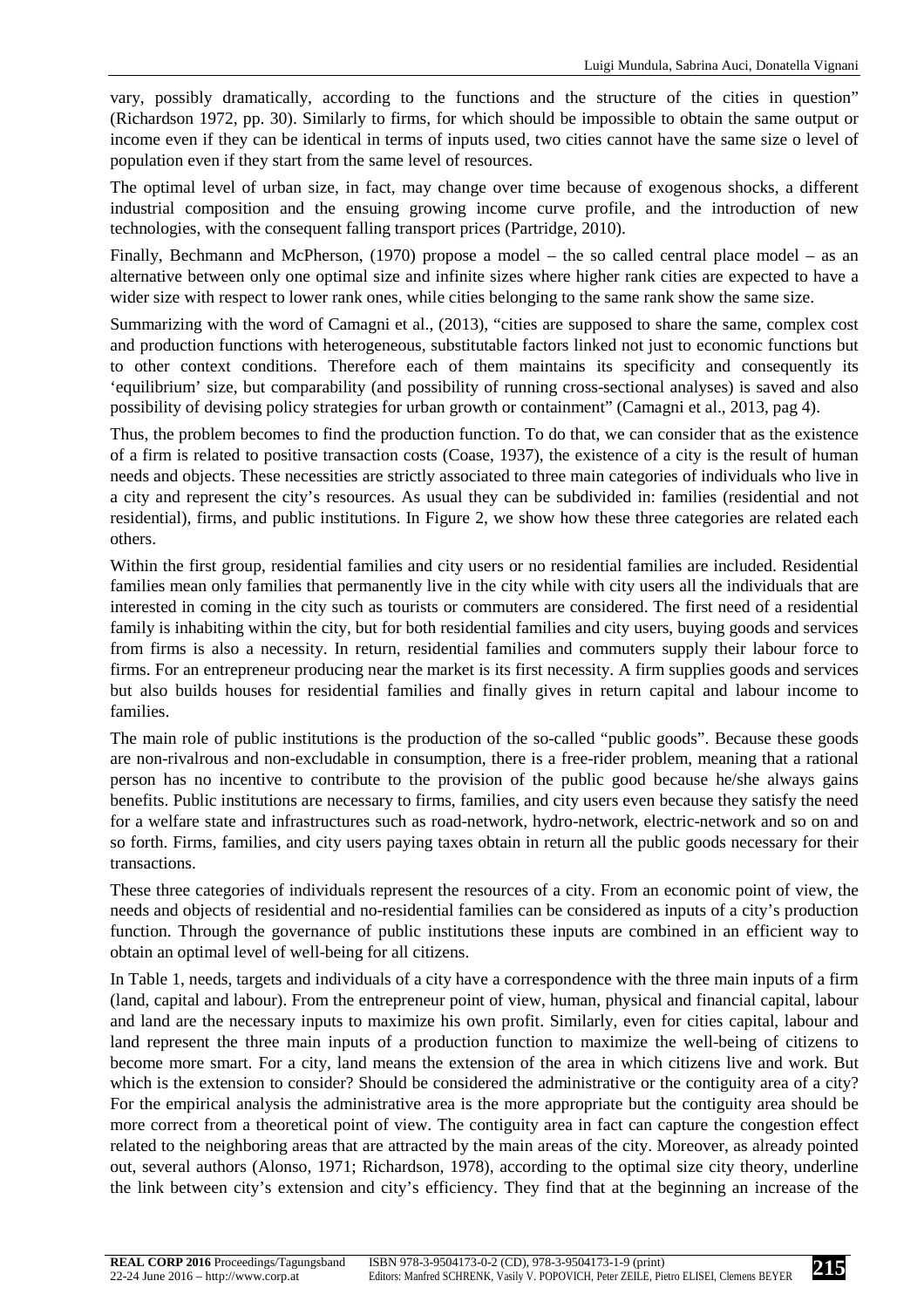extension of the city means a raise of efficiency but after a certain point of extension, congestion, commuting and lack of adequate networks implies more inefficiency.



Figure 2: Model of the circular flow of income and expenditure of city's resources

In particular, analyzing a city from an economic point of view means considering a city like a unique entity maximizing its final object, i.e. the wellness of citizens. To describe a city's production function several variables representing the inputs should be considered. Starting from the primary needs of a society (inhabiting, producing and social provision) and crossing with the traditional productive factors as shown in Table 1, we can identify the inputs of the urban production function. So, because for residential families inhabiting is a primarily need, the surface per housing could be a good indicator for land input. Measuring land consumption could capture the extension of a city and this in turn can reduce the efficiency. At the same way subdividing capital into human, physical and financial allow to capture the different characteristics of the three typologies of individuals who live in a city.

| <b>NEEDS</b>                                                                                                                         |                | inhabiting                                                                                                                               | producing                                        | social                                                                                                                                                  |
|--------------------------------------------------------------------------------------------------------------------------------------|----------------|------------------------------------------------------------------------------------------------------------------------------------------|--------------------------------------------------|---------------------------------------------------------------------------------------------------------------------------------------------------------|
| <b>TARGETS</b>                                                                                                                       |                | utilities                                                                                                                                | profits                                          | public goods                                                                                                                                            |
| <b>INDIVIDUALS</b>                                                                                                                   |                | families and city users                                                                                                                  | firms                                            | institutions                                                                                                                                            |
| LAND (La)                                                                                                                            |                | surface per housing (Sh)                                                                                                                 | surface per firms (Sf)                           | public utilities (Sp=Stot-<br>surface per<br>$[Sh+Sf]$                                                                                                  |
| <b>CAPITAL</b>                                                                                                                       | Human (HK)     | # of inhabitants (Ih)+ # tourists (T)+ #<br>of commuters or temporary residential $\frac{1}{2}$ # entrepreneurs (E)<br>inhabitants (TIh) |                                                  | $#$ politicians (P)                                                                                                                                     |
|                                                                                                                                      | Physical (PK)  | # of houses (apartment, villas, etc.) (H)                                                                                                | # of warehouses (small,<br>medium and big) $(W)$ | public infrastructures (PubInf) [networks]<br>(hydro, electric, roads, informatics, etc.),<br>buildings (schools, hospitals, post offices,<br>$etc.$ )] |
|                                                                                                                                      | Financial (FK) | labour income (LI)                                                                                                                       | capital income (CI)                              | public transfer payments (PubTr)+ tax<br>payments (Tpay)                                                                                                |
| $LABOUR$ (L)                                                                                                                         |                | underground economy (taking care of $\#$ of employees in the<br>old men, children, houses, etc.) (UEc)                                   | private sector (PrE)                             | # of employees in the public sector<br>(PubE)                                                                                                           |
| $\cdots$<br>-----<br>the contract of the contract of the contract of the contract of the contract of the contract of the contract of |                |                                                                                                                                          |                                                  |                                                                                                                                                         |

Table 1: The correspondence between city's resources and firm's inputs.

Thus, it is important to know not only the number of inhabitants or tourists of a city but even the number of commuters that every day come into the city for work. Moreover, both entrepreneurs and politicians represent a good resource for the city and its improving in well-being. As for physical capital, it could be measured by the number of buildings within the city both in terms of houses and warehouses, without forgetting the main role of public infrastructures of which good indicators should be constructed. Labour income, capital income, public transfer payments and tax payments should be useful to capture the financial capital within a city.

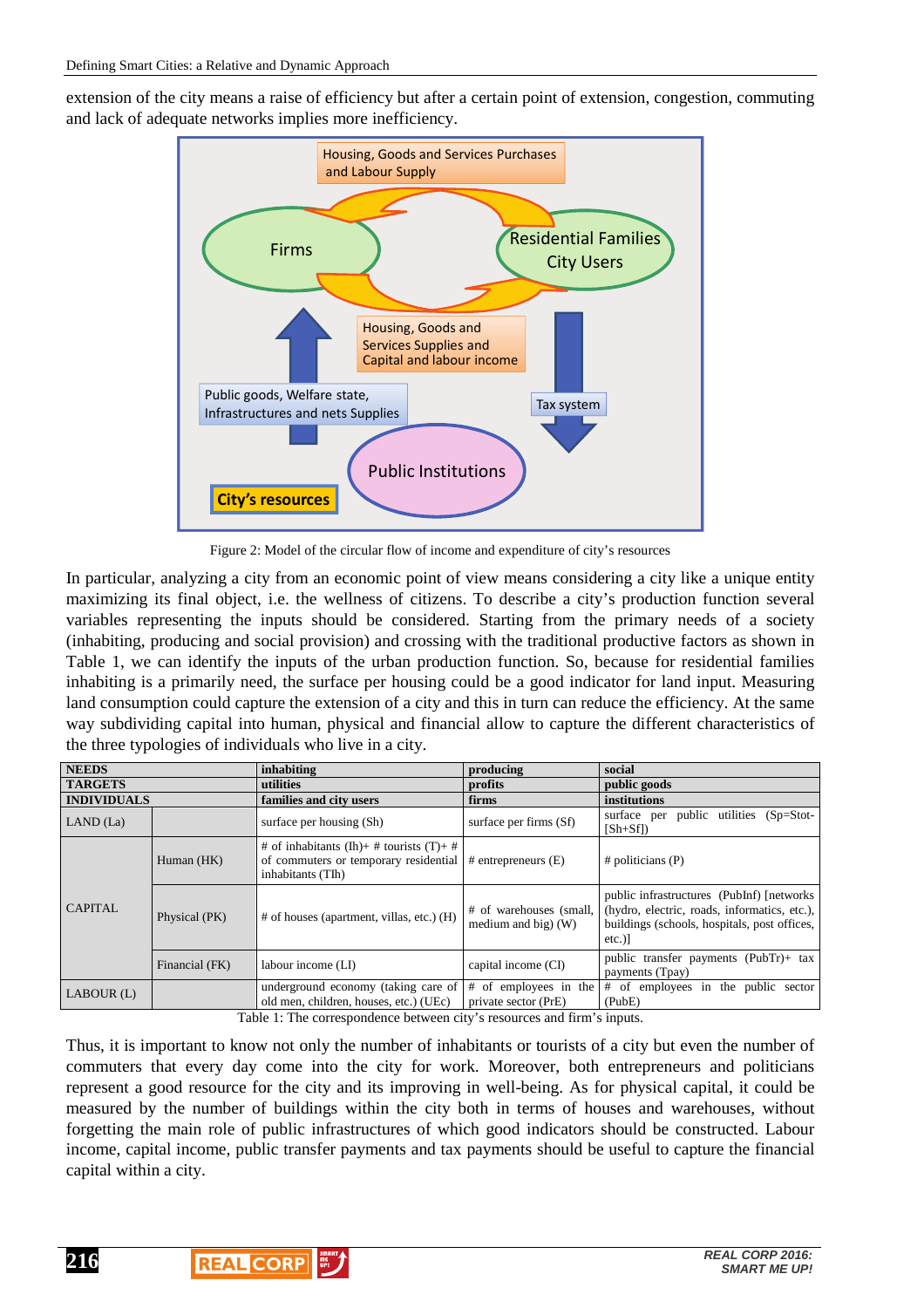Finally, as regards labour inputs, the number of employees in the private and public sectors is the main indicator for capturing the role of firms and institutions of a city. A measure of underground work for family can be represented by the taking care of old men, children, houses and so on.

Finding a correspondence between city's behavior and firm's behavior is the basis for the analysis of the dynamic smartness of a city's performance. In other words, a city could be smart if and only if the use of all its resources is efficient. A city should behave like a firm and maximize its production function to reach its own target: a more high level of performance i.e. a more widespread urban well-being.

## **4 URBAN OUTPUT AS URBAN WELL-BEING**

 $\overline{a}$ 

The progress of a social system occurs when an increase in social well-being is achieved. The final goal of a urban system is to obtain the highest collective well-being that represents the typical objective of a government. In accordance with this definition, in our view it is appropriate to consider as output of the urban production function the urban well-being that involves several domains. According to the system theory (Von Bertalanffy, 1968; Le Moigne 1977) an urban aggregate can be seen as a complex living system characterized by specific relations among its components and with the outside world. For this reason, sustainability issues have to consider simultaneously the internal sustainability of each dimension, the sustainability among different dimensions and the sustainability of the interactions between the system analyzed (country, region or city) and the outside world.

As well-being is a complex magnitude, UrBes statistical indicator (Urban equitable and sustainable wellbeing) developed and produced by Istat since 2014 seems a suitable measurement tool for the evaluation of the output of the urban production function. Because of its methodological characteristics, this indicator is useful to measure the relative smartness of a city - the new concept we propose in this paper - as the city's ability to use in an efficient way its own resources and to react to endogenous factors and exogenous shocks in order to move, as closer and faster as possible, to its own maximum efficient frontier by a new adjustment mechanism (virtuous cycle).

UrBes indicator has been developed applying definitions and methodologies used in the equitable and sustainable well-being indicator (Bes) project. This project was born from a joint initiative between Istat and National Council of Economic Labour (CNEL) in 2010 to measure the well-being of Italian society, as recommended by OECD tickled by the Stiglitz Commission Report. The Bes project also is part of the international debate on "beyond GDP" based on the awareness that parameters on which to assess the progress of a socio-economic system cannot be exclusively economic, but they should also take into account other key dimensions of the well-being, therefore accompanied by measures of inequality and sustainability.<sup>3</sup> Underlying the Bes, a list of 134 indicators has been set up and classified in 12 key-domains previously identified to capture the most significance aspects of well-being: Health, Education, Labour and life-time conflict resolution, Well-being, Social relations, Politics and Institutions, Security, Subjective well-being, Landscape and Cultural heritage, Environment, Research and Innovation, Quality of services. The result of this inter-institutional work was finally issued in 2013 with the first Report of Italian Equitable and Sustainable well-being (Bes). This initiative positions Italy in line with the most advanced international efforts to implement and develop a comprehensive measure of progress which goes beyond the quantitative metric on macroeconomic activities namely gross domestic product (GDP).<sup>4</sup> In particular, GDP appears an inadequate tool to evaluate progress of national and urban systems in terms of smart growth/development that in the last decade has also become one of the main EU policy objective. Concerning the measurement of well-being in the urban system, UrBes indicator has integrated some advanced information on well-being at city level strengthening the network of municipalities which participate to the UrBes project. In particular, the second edition of the UrBes Report (2015) the number of municipalities involved has increased from 15 up to 29<sup>5</sup> while the number of indicators used to measure urban well-being has grown from 25 provided in

 $3$  For this reason, due to the different dimensions involved, assimilating well-being to economic growth only represents an inaccuracy as well-being and GDP increase can be (partially) independent.

<sup>4</sup> ISTAT CNEL, Proposal for domains by the Cnel Istat Steering Committee on the measurement of progress in Italy, 26

September 2011 (http://www.misuredelbenessere.it)<br><sup>5</sup> Along the national territory, the network of municipalities comprises ten Big Metropolitan Cities such as Torino, Genova, Milano, Venezia, Bologna, Firenze, Roma, Napoli, Bari and Reggio di Calabria. Moreover it comprises four Metropolitan Cities such as Palermo, Messina, Catania and Cagliari. Finally, it comprises other fifteen Municipalities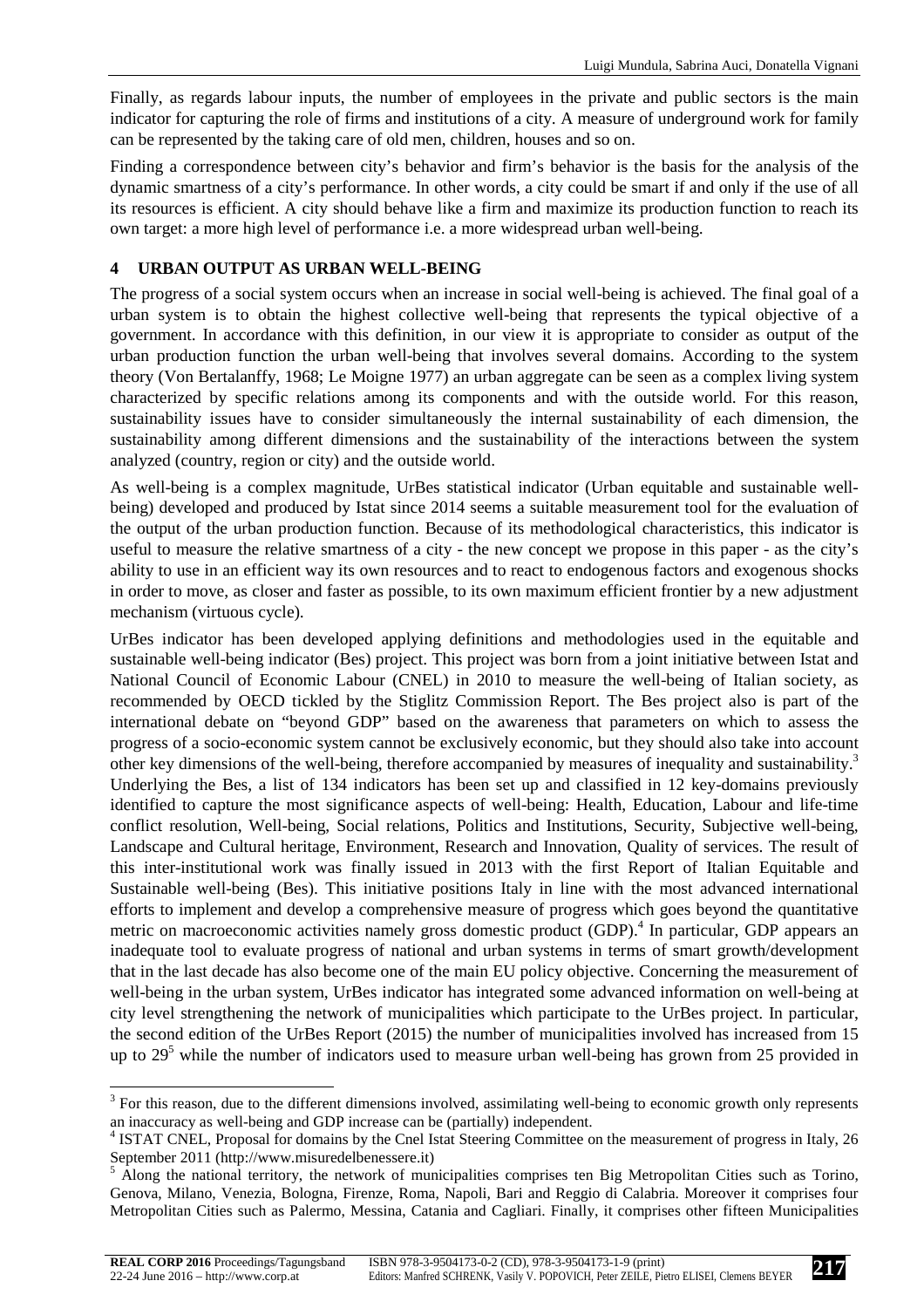2014 to 54 in 2015.). This is due either to the availability of final data of the Census of 2011 and to the use of information from various statistical surveys previously unavailable.

Moreover, the report is accompanied by a summary sheet for each municipality participating in the UrBes project, that report general consideration on data and explore the theme of the relationship between the indicators and the specific political action planned in the specific urban context. In addition, in the Report 2015 there are also in-depth focus with which 12 municipalities have enriched the analysis of their chapter, including through the use of its administrative or statistical sources (surveys). The focus reported on sustainable mobility (Milan), school meals (Naples), management waste (Cesena), management of municipal services (Bologna and Reggio Emilia), involvement of minors and non-EU citizens in political participation in the elections of district (Brescia), labor market (Florence), the distribution of income and economic deprivation (Trieste and Prato), petty crime (Pesaro). These focuses are very interesting because they describe Italian living conditions along the territory and highlight great differences among italian cities - as expected - about the level of current well-being, critical issues in different dimensions, political decisions and availability of the set of data and information according to the phenomena investigated

Underlying the importance of the UrBes indicator methodology and of the results presented by Istat in the last Report of 2015, more efforts are necessary to complete the information in all the domains, to construct a homogeneous time series of data and to make more comparable the data especially at the spatial level to make this indicator a more effective tool for the analysis of the performance of the urban smartness.

# **5 MEASURING THE URBAN SMARTNESS: A NEW WAY**

Having stated the UrBES index as output of the urban production function its important to underline that each city is different and the difference in terms of output is not only in terms of absolute value over the time, but also in terms of priority assigned to the different components of it. To solve this problem, each city' administration, through a survey, should ask to its citizen its preferences in order to assign a relative weight to each indicator of the UrBES index. The survey should be repeated at least every 5 years to capture the evolving needs of the population depending on the modification of the society' age structure and on the changing of the global (economic situations, social conflicts, cultural trends, and so on) context.

The first step in order to calculate the measure of the urban smartness is to define the path of the ideal urban performance in terms of relationship between output and production function. As argued in the previous paragraph, because there is not yet a synthetic measure of the UrBES index nor a full dataset that makes possible to calculate it with some statistical method (for instance OECD, 2008), we will describe the process merely from a theoretical point of view.

The trend of the ideal performance in the long run could have constant (linear), increasing (eg. exponential) or decreasing (eg. parabolic) returns of scale. This depends if there is, as assumed by growth theory, an infinite increase in productivity due to the potential of the human capital and technological innovation, rather than, as hypothesized by the degrowth or anti-capitalistic theories, a peak in the accumulation process of capital and then a decrease of the factor productivity due to a congestion effect. However in the short term we can assume to assume the path of the ideal performance of the production function is consistent with the neoclassical theory showing increasing returns to scale and therefore can be represented, using a Cobb-Douglas function with land, labour and (physical, human and financial) capital as main factors according to the variables showed in table 2. Finally, to find the ideal and optimal value of the urban production function it has to be maximized it under the constraint of efficient use of all the resources (i.e. for each factor, sum of the variable equal to 1). The ideal performance path has to be calculated for each city, because the values of the UrBES index are specific, as above argued, for each context.

The second step, to calculate the measure of the urban smartness, consist in defining the path of the actual performance of each city in terms of UrBES values. This path is sinusoidal because the inertia of the public administration contributes to diverge the actual performance from the ideal one while either the pressure of citizenship or the alternation of different parties to government (typical of a democratic system) or the dialectic of the majority, generate reactions to status quo, inverting, if is decreasing, the trend. The sinusoidal pattern, however, may be increasing, stationary or decreasing on average, depending on the adopted

such as Brescia, Bolzano, Verona, Trieste, Parma, Reggio Emilia, Cesena, Forlì, Livorno, Prato, Perugia, Terni, Pesaro, Potenza, Catanzaro.





 $\overline{a}$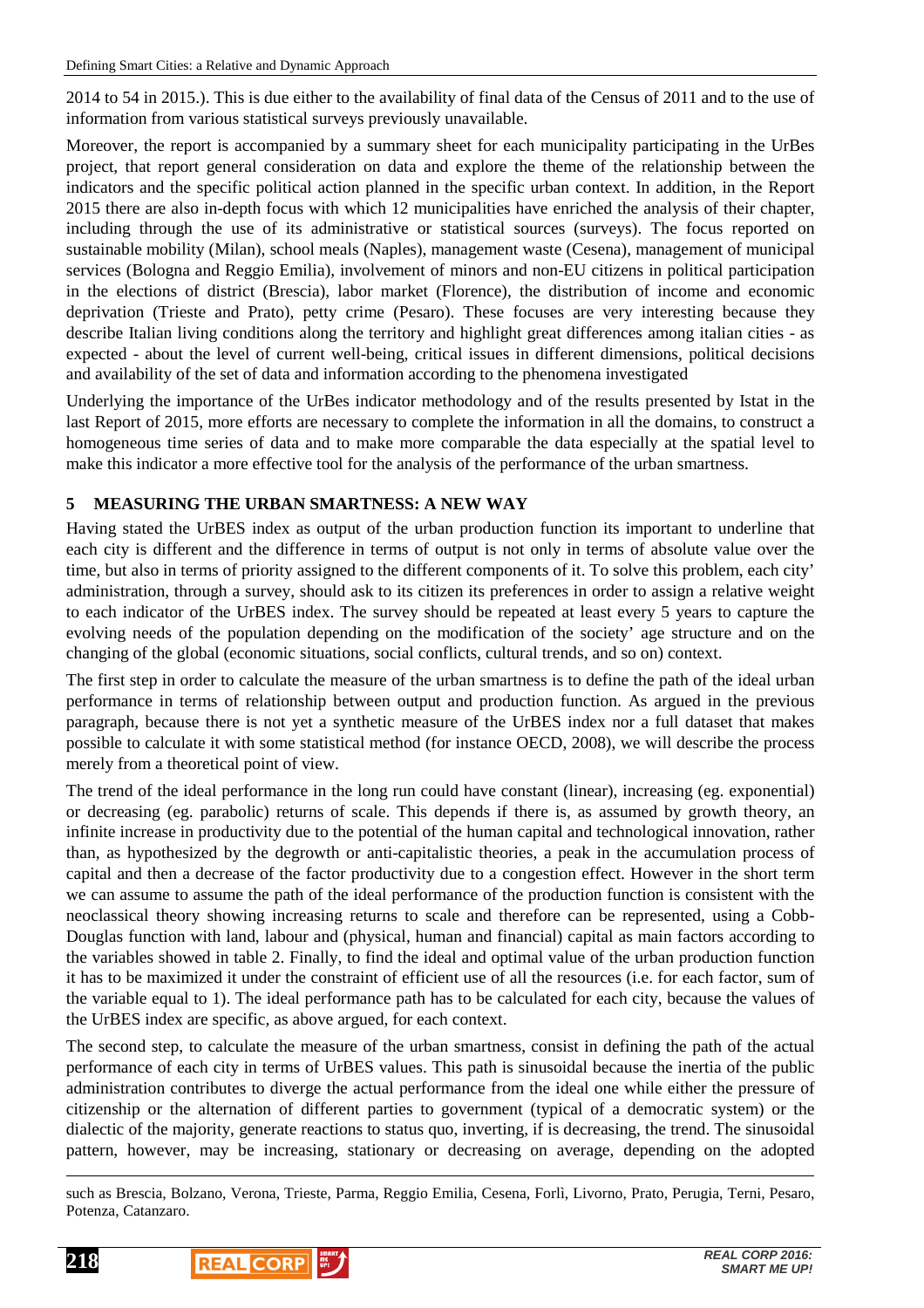solutions are more or less efficient in terms of performance. Moreover, given the increasing nature of the ideal performance, even a rising trend of the actual performance could be divergent from the ideal threshold.

From this point of view the benefits associated with an increase of city productivity inputs are only potential, that they are contingent upon the quality of management (i.e. the speed of reaction to exogenous shocks or internal pressures). Urban production function therefore defines an efficiency frontier, with effective efficiency often significantly below this frontier,. The distance between a particular point (that is a city actual performance) and the frontier is a measure of the quality of its management or, in other word, of the city smartness.

More in detail, having defined the two patterns, ideal and effective, of UrBES (see Figure 3) it's possible to evaluate the smartness of a city in terms of capability to react to a downgrade of its performance, defining:

- E actual reaction
- I ideal reaction
- $E/I$  smartness
- $(E/I) / \Delta t$  dynamic smartness
- $\Delta px$  unexpressed potential at a given time
- $\Delta p \mathbf{1}/\Delta p$  potential reaction

A comparison among cities in terms of smartness, or better in terms of dynamic smartness, is no more based on resources endowment but it's relative to the distance from the actual performance to the ideal one (which is specific for each city) and to the speed with which the city reaches its maximum value of performance.



Figure 3: Dynamic smartness of a city's performance

#### **6 CONCLUSIONS**

The idea of Smart City is gaining consensus on the political and industrial and is about to become one of the central issues around which will be organized planning efforts not only of the major Italian and European cities, but also of many other forms of territorial aggregation. This trend is already materializing in a multitude of initiatives to transform the lives of millions of people, starting with simple projects that improve digital access to public services (such as the use of pc or smart phones to enjoy of a wide range of services), up to innovative infrastructures (i.e. to recycle waste water or for heating). However, even before being a set of technological solutions, the smart city is both the product of emerging social needs of urban scale, and the concrete manifestation of the need for a new generation of innovation policies: that is, it is a governance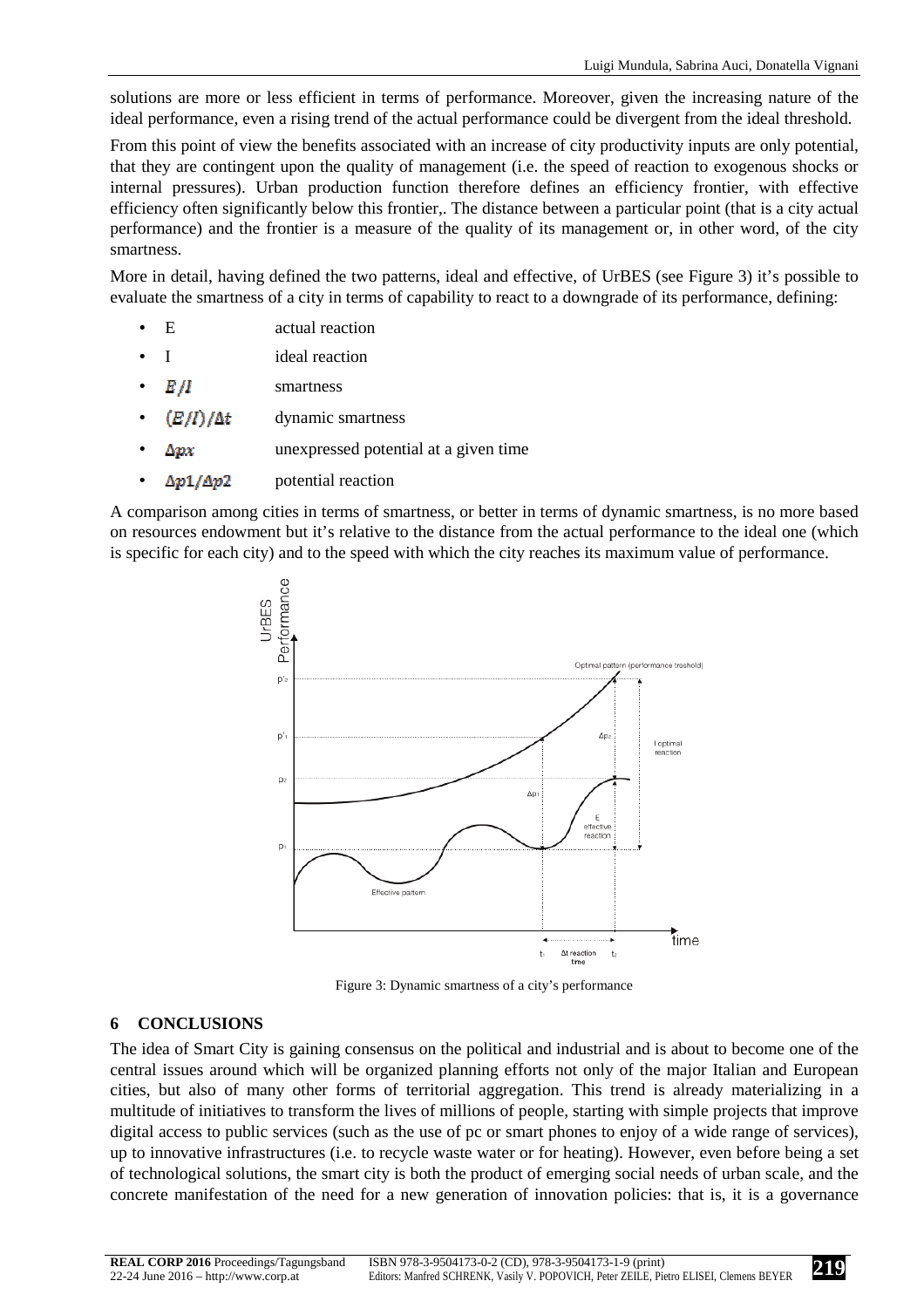issue. The basic idea is that the great ability to access and processing of information offered by ICT technologies can contribute to building a community model much more cooperative than in the past, and therefore more "able" to pursue solutions more efficient, more competitive and more inclusive. The challenge is to combine in a single urban model environmental protection, energy efficiency and economic sustainability, with the aim of improving the quality of life of people who live there and create new services for citizens and for the public administrations, reflecting at the same time the different needs of the population without imposing a general structure. It has to be ensured that all social groups which form the urban centers are known in their behavioral patterns as these do not always confirm the stereotypes. It is important that cities are intelligent not in itself but for the people who live in.

In this perpective the measure of the smartness of a city should not be based on an ideal and homogeneous value, but rather on a relative value able of taking into account the specific endowments and resources of the different contexts and the identity of its inhabitants.

It is essential, therefore, that the different actors (local institutions, citizens and businesses), agree on the definition of smart city that they aim to achieve, that is, agree on objectives and on the definition of a medium-term strategy able to organize the various production factors of the city, in order to increase growth and ensuring happiness and welfare of the citizens. Such a perspective higlights the need for a new measure of the urban smartness, in order to choice which projects are more able to achieve it. Currently the various attempts that are moving in this direction are characterized by a single reference value to catch up and by a consequent ranking of cities in terms of distance from this ideal value. However, it seems evident that it is not only simplistic but conceptually incorrect to referring to an optimal value of smartness, unique and static that all cities should strive for. It must instead identify a specific value for each city, linked to its resources. This relative approach to the smartness concept shifts the study and analysis perspective on the subjective/perceptive component in order to take account of the fact that the same indicator has different value and weight in different contexts because of the historical memory (the genius loci, the milieu ) of that context and of the identity of its inhabitants.

So what could be now called relative smartness it must also be a value strongly linked to the temporal dimension because when a given context will approach or reach to its optimum value, as maximally efficient (or nearly so), it will become more attractive so capturing new shares of the different forms of capital (social, physical, etc.). However, due to inertia (more or less marked) of the governance' action of each urban system, there will be a gap between the acquisition of these new inputs and the capacity of the same system in the handle efficiently. This will cause the cities to move away from the frontier of efficiency (or optimum value of relative smartness) previously identified. More precisely, given the new resources, it will be defined a new frontier that will result in a new adjustment path in terms of efficiency according to the new conditions (in this sense such a dynamic relies bonth on the theory of optimal size of the city ond of the business cycles).

From the above it appears clear that the lower the amount of time a given context will employ to adapt to the new conditions the more efficient in using their resources it will be. Here then emerge the dynamic character, as well as relative, of the smartness which can then be identified in the time in which a city takes to reach its efficient frontier (function of its resources) in the different cycles. This approach, shifting the problem from the endowment (the latest technology) to the performance (obtained through the use of the most appropriate technologies), yet will allow to build ranking of cities that will incorporate, however, the specific nature and objectives of the different urban contexts.

# **7 ACKNOWLEDGEMENTS**

This study is supported by the MIUR (Ministry of Education, Universities and Research [Italy]) through a project entitled Governing tHe smart city: a gOvernance-centred approach to SmarT urbanism – GHOST (Project code:RBSI14FDPF; CUP Code: F22I15000070008) financed with the SIR (Scientific Independence of young Researchers) programme. We authorize the MIUR to reproduce and distribute reprints for Governmental purposes notwithstanding any copyright notation thereon. Any opinions, findings and conclusions or recommendations expressed in this material are those of the authors and do not necessarily reflect the views of the MIUR.